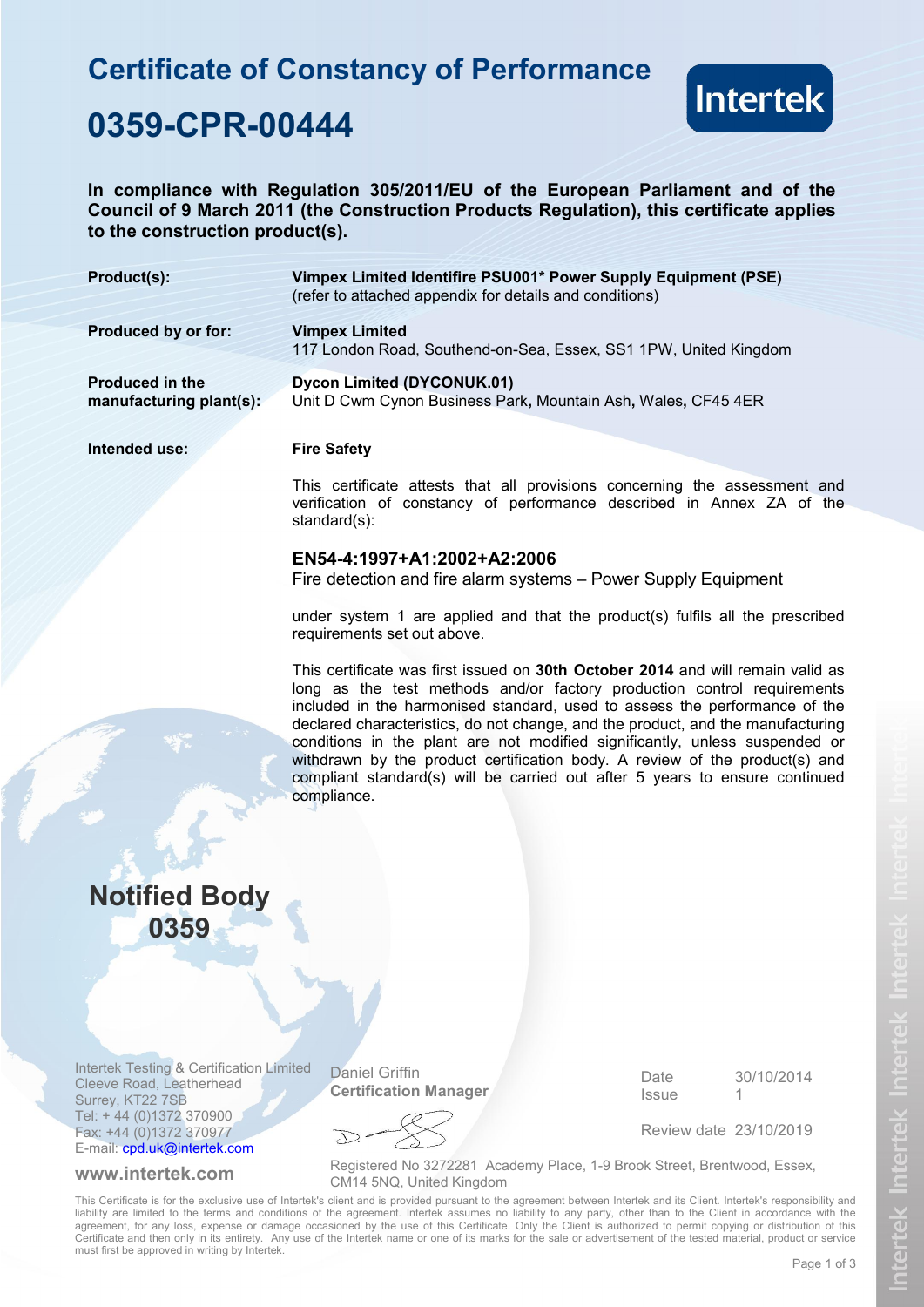# **Certificate of Constancy of Performance 0359-CPR-00444**



### **Appendix to Certificate of Constancy of Performance 0359-CPR-00444**

The details and condition of use for the Vimpex Limited Power Supply Equipment, placed on the market by:

#### **Vimpex Limited**

117 London Road, Southend-on-Sea, Essex, SS1 1PW, United Kingdom

To be used in accordance with the supplier's installation instructions and in conjunction with the following bases, ancillaries, sounder tones and sensitivity settings *(where applicable)*:

### **Products compliant with EN54-4:1997+A1:2002+A2:2006**

| Variant        | <b>Description</b>                                                              |
|----------------|---------------------------------------------------------------------------------|
| <b>PSU0010</b> | 1.5 A power supply equipment with 7 Ah batteries in medium standalone enclosure |
| <b>PSU0011</b> | 3 A power supply equipment with 7 Ah batteries in medium standalone enclosure   |
| <b>PSU0012</b> | 3 A power supply equipment with 17 Ah batteries in large standalone enclosure   |
| <b>PSU0013</b> | 5 A power supply equipment with 17 Ah batteries in large standalone enclosure   |

### **Conditions of use:**

Suitable for indoor applications.

### **General Notes:**

- 1. Evaluated under Intertek project number 101464530
- 2. No CE or other type approval is made or inferred outside of the attestation of conformity and the product performance as stipulated on this certificate.

Intertek Testing & Certification Limited, Cleeve Road, Leatherhead, Surrey, KT22 7SB Intertek Testing & Certification Limited, Cleeve Road, Leatherhead, Surrey, KT22 7SB<br>Tel: + 44 (0)1372 370900, Fax: +44 (0)1372 370977, E-mail: cpd.uk@intertek.com

Issue 1

**www.intertek.com** Registered No 3272281 Academy Place, 1-9 Brook Street, Brentwood, Essex, CM14 5NQ, United Kingdom

This Certificate is for the exclusive use of Intertek's client and is provided pursuant to the agreement between Intertek and its Client. Intertek's responsibility and liability are limited to the terms and conditions of the agreement. Intertek assumes no liability to any party, other than to the Client in accordance with the agreement, for any loss, expense or damage occasioned by the use of this Certificate. Only the Client is authorized to permit copying or distribution of this Certificate and then only in its entirety. Any use of the Intertek name or one of its marks for the sale or advertisement of the tested material, product or service must first be approved in writing by Intertek.